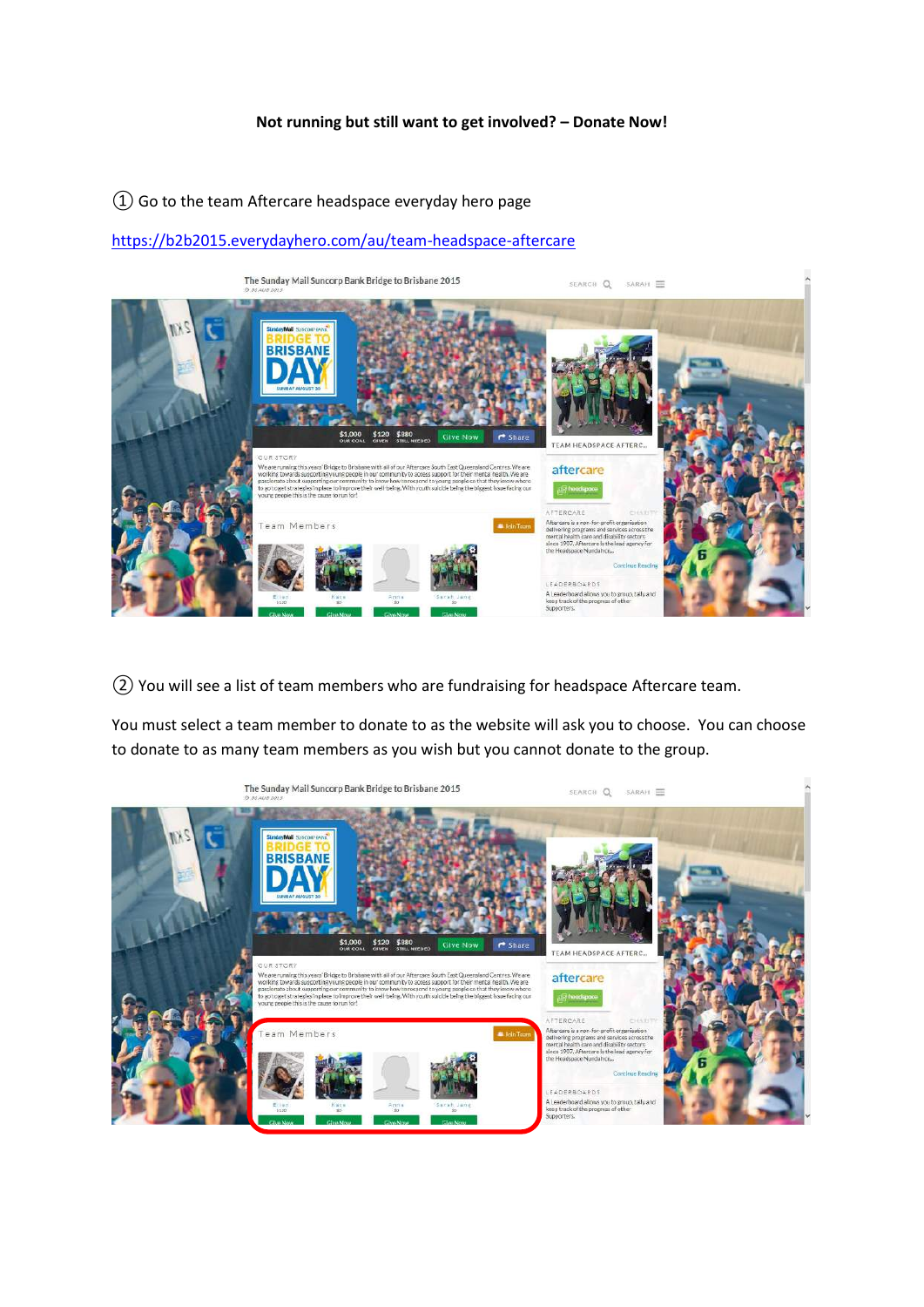## ③ Click on team members name to check out their page



④ Once you have chosen a team member (or members) to donate to, click on the green box that says Give Now underneath their name.

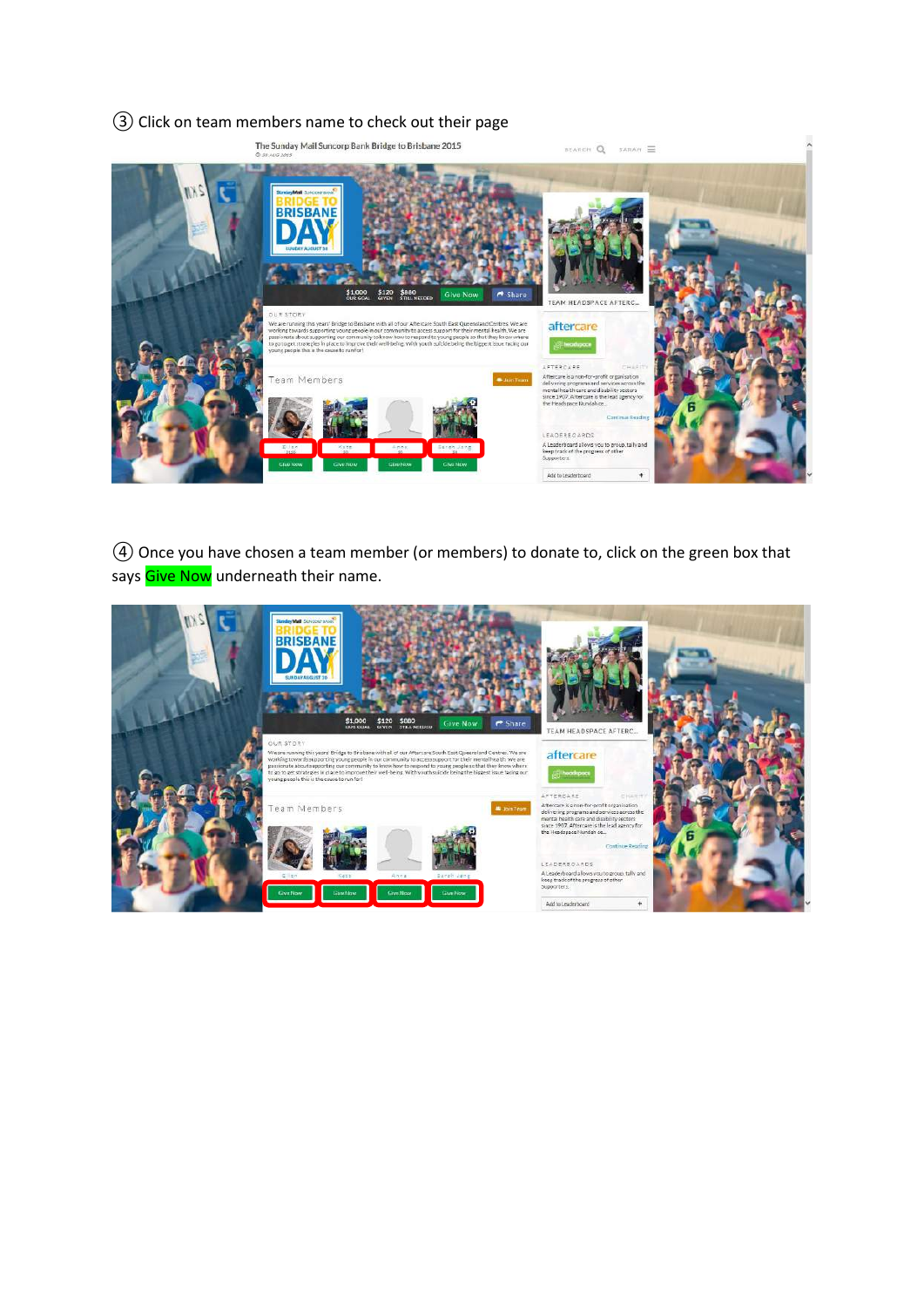⑤ Alternatively you can click on the button that says Give Now from a team member's everyday hero page.

| The Sunday Mail Suncorp Bank Bridge to Brisbane 2015<br>@ 99 AUG 2015                                                                                                                                                                                                                                                                                                                                                                                                                                                                                | SEARCH Q SARAH                                                                                                                                                                                            |  |
|------------------------------------------------------------------------------------------------------------------------------------------------------------------------------------------------------------------------------------------------------------------------------------------------------------------------------------------------------------------------------------------------------------------------------------------------------------------------------------------------------------------------------------------------------|-----------------------------------------------------------------------------------------------------------------------------------------------------------------------------------------------------------|--|
| SindryMall SUNTER BANK<br><b>BRISBANE</b><br><b><i>STACKS COPY</i></b><br>\$1,000 \$0 \$1,000<br>Share<br><b>Give Now</b><br><b>MY STORY</b>                                                                                                                                                                                                                                                                                                                                                                                                         | SARAH JANG                                                                                                                                                                                                |  |
| Ny name is Sarah and I work as an intake clinician at headspace Nundah, headspace is a National Youth Mental<br>Health Foundation providing early intervention mental health services to 12-25 year olds.<br>As an intake clinician, I am one of the first people they see at a headspace centre (headspace Nundab). I will sit<br>with the young person (and their family if appropriate) and have a chat with them to get a snapshot of what's<br>going on in their life and how best we can help them.<br>lamue.<br>Continue Reading - Edit Story | ,<br>Editthis Supporter Page<br>$\overline{\mathbf{x}}$<br>Remember to post on Facebook<br>OFFLINE DONATIONS<br>Download pledge form<br>$\Box$                                                            |  |
| Post an update<br>$\mathcal{P}^{\mathcal{C}}$<br>o<br>$\odot$<br><b>Post Now</b><br>三叶高容主                                                                                                                                                                                                                                                                                                                                                                                                                                                            | TEAM HEADSPACE<br>TEAS<br>AFTERDARE<br>Leave team:<br>We are running this years' Bridge<br>to Brisbane with all of our Aftercare South<br>East Queensland Centres, We a.<br>Continue Reading - Visit Team |  |
| DONATIONS<br>MESSAGES<br>ALL<br><b>TEALMING</b><br>nosts<br>NIOTOS                                                                                                                                                                                                                                                                                                                                                                                                                                                                                   | aftercare                                                                                                                                                                                                 |  |

⑥ Fill out all the details (must fill out every question with \* next to it) to complete the donation process. Make sure you see aftercare and headspace logo on the left hand side and double-check the team member's name. Click Confirm & Pay at the bottom of the page.

| Sunday Mail Sundoar sand<br><b>RRISRAN</b><br><b>SUNOAY AUGUST 30</b> | WHAT WILL YOUR HERO TIME BE?<br>SUNDAY AUGUST 30<br>BRIDGETOBRISBANEDAY.COM.AU                                                                                                                                                                                                          |
|-----------------------------------------------------------------------|-----------------------------------------------------------------------------------------------------------------------------------------------------------------------------------------------------------------------------------------------------------------------------------------|
| aftercare<br>hoodspoce                                                | Donation to Sarah Jang in support of Aftercare<br>few minutes                                                                                                                                                                                                                           |
| Goodhust<br>2010/01/01/02/01                                          | 1. Donation Amount<br>How much do you wish to dangle?<br>C \$100 AUD C \$50 AUD Other &<br><b>AUD</b><br><b>C 3200 AUD</b>                                                                                                                                                              |
|                                                                       | Donor Message<br>The donor measage and name you enter below will appear next to your donation on your friend's<br>Supporter Page. If you do not enter a public mane your donation will display as Anonymous.<br>Donor Massage<br>Donor Name                                             |
|                                                                       | 2. Donor Details<br>Vour privacy is important. Please refer to our Privacy Policy.<br>I am donating as an<br>C Individual O Organisation<br>The receipt will be leased to this person if donating as an individual, or in the company name if donating<br>as a company or organisation. |
|                                                                       | Personal details<br>Salutation<br>$\checkmark$<br>Please select                                                                                                                                                                                                                         |
|                                                                       | 4. Payment Method<br>How would you like to pay?                                                                                                                                                                                                                                         |
|                                                                       | Credit Card es <b>Card</b><br>Clash, Cheque or BPAY<br>O PayPal                                                                                                                                                                                                                         |
|                                                                       | <b>CONFIRM &amp; PAY</b>                                                                                                                                                                                                                                                                |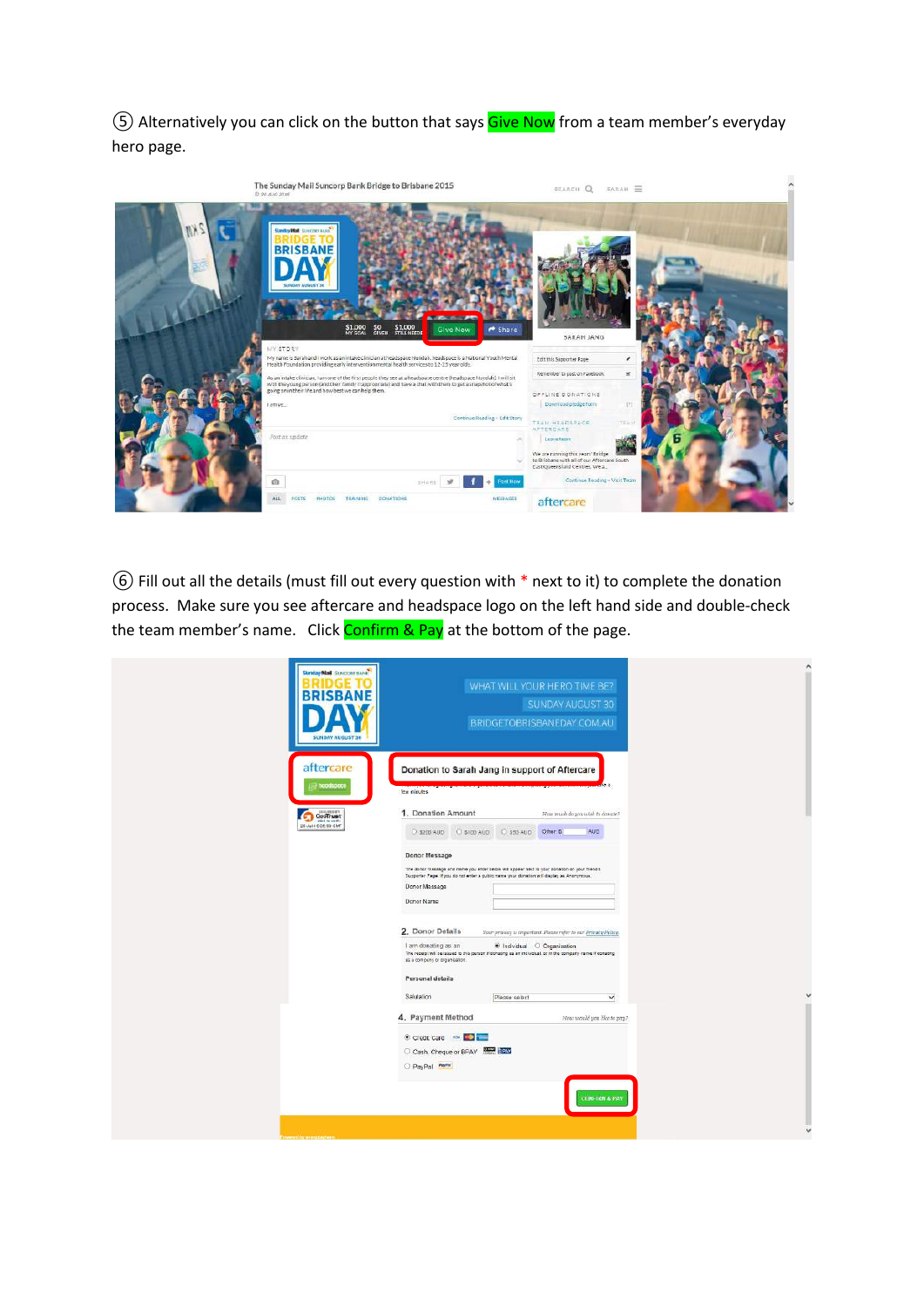⑦ Depending on your payment method you will see different instructions in the following page

**Credit Card –** Enter in your credit card details and click SUBMIT PAYMENT

| <b>BRISBANE</b><br><b>SUNDAY AUGUST 30</b>  | WHAT WILL YOUR HERO TIME BE?<br>SUNDAY AUGUST 30<br>BRIDGETOBRISBANEDAY.COM.AU                                                                                      |
|---------------------------------------------|---------------------------------------------------------------------------------------------------------------------------------------------------------------------|
| aftercare<br><b>All headspace</b>           | <b>Payment Details</b><br>EDIT<br>950.00<br>Districtions<br>Closedon to Sarah Jang in support of Aftercare                                                          |
| <b>GeoTrust</b><br>75<br>20-Jul-1506.20 BMT | <b>Your Details</b><br>EDIT<br><b>Miss Test Person</b><br>water.<br>test.person@hotmail.com<br>04000000000<br>Appears<br>11 Test Sheet<br>Test, QLD, 4000<br>Astala |
|                                             | <b>Billing Details</b><br>EDIT<br>Mas Test Person<br>test person@hotmail.com<br>Account of<br>midag<br>04000000000<br>Test CLD, 4000<br>Australia                   |
|                                             | <b>CARD DETAILS</b><br>⋒                                                                                                                                            |
|                                             | Card number!<br><b>MARITED</b><br>$\overline{1}$<br>YY<br>MM<br>Expiry date <sup>x</sup><br>CSC <sup>-</sup><br><b>B</b> What's this?                               |
|                                             | <b>SUBMIT PAYMENT</b>                                                                                                                                               |

**Cash, Cheque, BPay** – click on **PLEDGE**. You will have to sign in to your nominated email to download & fill out a Pledge form.

| GeoTrust<br>20-Jul-15 06:27 GMT<br>StandayMail SUNCORP BANK |                        |                                                                               | WHAT WILL YOUR HERO TIME BE?                   |              |
|-------------------------------------------------------------|------------------------|-------------------------------------------------------------------------------|------------------------------------------------|--------------|
| <b>BRISBANE</b>                                             |                        |                                                                               | SUNDAY AUGUST 30<br>BRIDGETOBRISBANEDAY.COM.AU |              |
|                                                             | <b>Payment Details</b> | 490087<br><b>DESORPTION</b><br>Donation to Serah Jang in support of Aftercare |                                                | EDIT         |
|                                                             | <b>Your Details</b>    | Miss Test Person<br>11 Text Street<br>Test, QLD, 4000<br>Assnalia             | sunt<br>Natiparaon@hotmail.com<br>0400000000   | EDIT         |
|                                                             | <b>Billing Details</b> | Miss Test Person<br>11 Test Street<br>Test, QLD, 4000<br>Australia            | test person@hotmail.com<br>0400000000          | EDIT         |
|                                                             |                        |                                                                               |                                                | PLEDGE       |
| A pledge has been e-mailed to test person@hotmail.com       |                        |                                                                               |                                                |              |
| Share my donation with friends                              | Ŀ.                     |                                                                               | Tweet this donation to my followers            |              |
| Thank you for your donation                                 |                        |                                                                               |                                                |              |
|                                                             |                        |                                                                               | aftercare<br>(IF) headspace                    |              |
|                                                             |                        |                                                                               | Find us online at:                             | $\mathbf{f}$ |

- » Visit wohsite
- 
- Privish website<br>
Privish event homepage<br>
Privished and fundraising page<br>
Privished fundraising page

Donate again